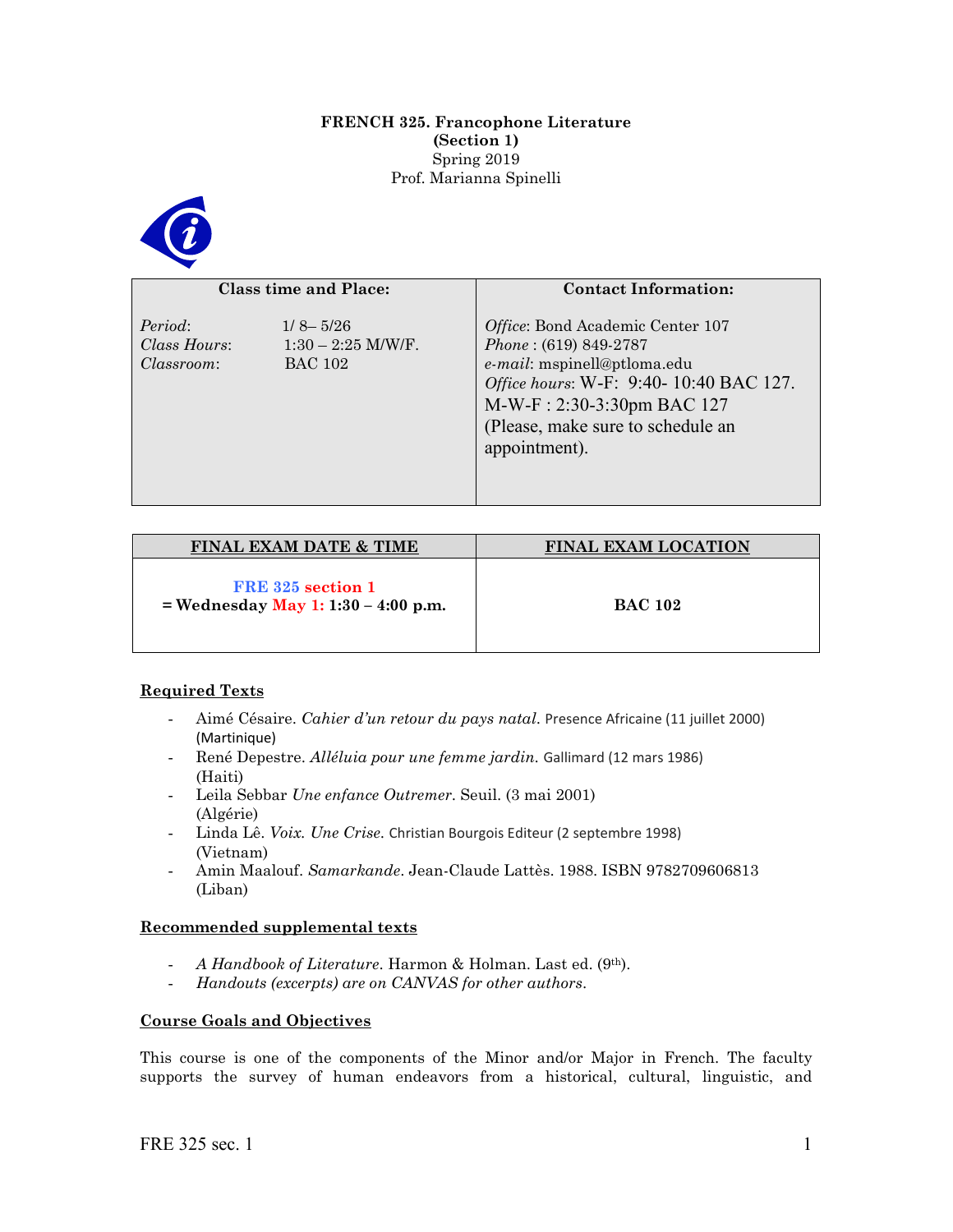philosophical perspective, including developing critical appreciation of human expression – both artistic and literary.

In this survey of major literary texts in Francophone Literature, students will recognize characteristic feature of the texts and their genres, gain a sense of their historical, cultural, and literary contexts, and develop their own skills on critical reading, thinking, writing and speaking.

## **Course Learning Outcomes (CLOs)**

*By the end of the course, the student will be able to:*

- 1. Identify key authors, movements, ideas and values of the Francophone experience around the world, in Literature, film, art, and other cultural forms. (PLO 4)
- 2. Demonstrate and understanding of the historical perspective, social structure and social conflicts of the Francophone experience around the world in the context of colonization and postcolonization. (PLO 4)
- 3. Describe and evaluate the artistic contributions including, literature, music, and films. (PLO 4)
- 4. Articulate knowledge about some quotidian aspect of the world cultures studied (PLO 4, 6)
- 5. Show continued development in the use of the French language (PLO 1, 3, 5)

## **COURSE CREDIT HOUR INFORMATION**

This class meets the Carnegie Unit minimum requirement of 750 minutes of instructional time + 1500 minutes of out-of-class work per 1 unit of credit. Specific details about how the class meets these requirements are included here in the course syllabus.

#### **Course Activities and Resources**

We will use an instructional ensemble whose core program is designed to prepare students to be exposed to either full or part of literary pieces.

Homework is assigned on a daily basis **and should be turned in as listed in the daily schedule**.

#### **Requirements**

- **1.** Attendance. Your physical presence in class is very important to get the full immersion experience. If you are not present in class, you cannot perform oral exercises and you will lose participation points. Students, whether present or absent, are responsible for the material listed in the class, syllabus as well as for any extra material presented in class. If a student misses a class, s/he should procure notes from another student and study the material in the book.
- **2.** Participation in classroom assignments. It is not enough to come to class. You need to engage actively in the oral and written exercises presented in class. Class participation is measured by one's willingness to talk in class and to communicate as fully as possible. It is also measured by one's willingness to attend class regularly and to complete assignments. Participation consists of attendance, group and partnered discussions, answer and intervention around class questions, brief writing assignments in and out of class, pop quizzes on the day's reading or previous readings or discussions.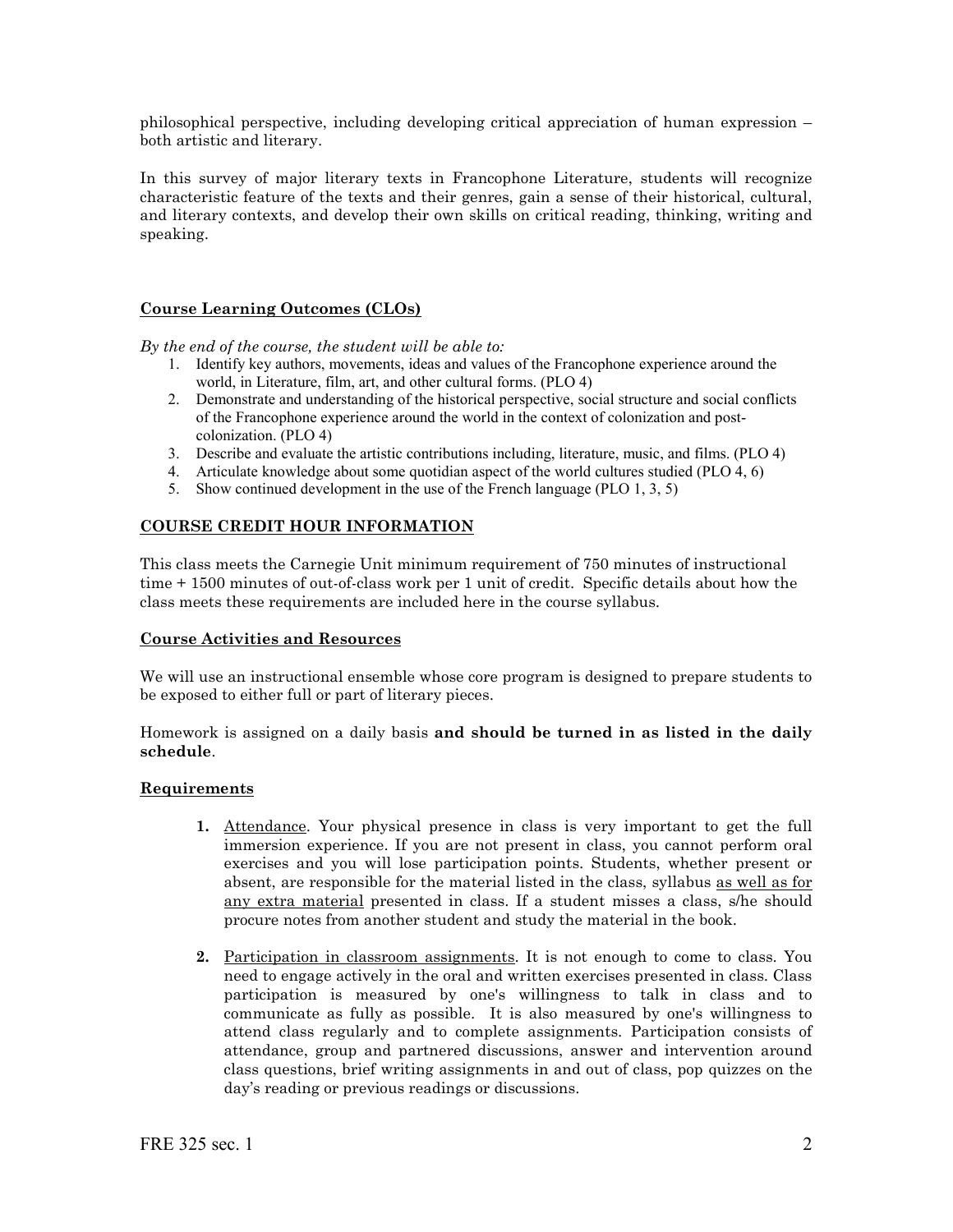- **3.** Completion of daily assignments. Before you come to class, finish readings and preparations for the day and hand it in. Late work will not be accepted for credit, though it will be corrected. Work is considered late if it is handed in after it has been handed back or discussed in class. Homework is to be turned in at the beginning of the class. No reminders will be provided since it is assumed that students are adults capable of reading the syllabus. **Write one original reflective dialogue papers of 5 pages** on assigned topics. These papers needs to follow the MLA style to acknowledge the sue of others' words and ideas.
- **4.** Preparation for the two exams. Get ready well in advance for the exams. THERE ARE NO MAKE-UPS! A missed exam counts as a zero. If the student has an official excuse (doctor's note or family tragedy) for an absence, the zero is deleted. Such excuses need to be given to the professor within a few days of the absence. If an absence is prolonged (more than three classes), the student must contact the professor immediately. One low mark will be dropped from the interrogations before they are averaged at the end of the semester. Do not buy your plane ticket before the class exam. Day of exam cannot be changed.

| $95-100:$ A | $90-95: A$ | $85-90$ : B+ | $80 - 85 : B$ | 75-80:B-   |
|-------------|------------|--------------|---------------|------------|
| $170-75:C+$ | 65-70:C    | 60-65:C-     | $55-60:D+$    | $50-55$ :D |

GRADE SCALE

## **Grading of the class**

| Class Discussion Participation | 15% |
|--------------------------------|-----|
| Daily assignments              | 40% |
| Essay                          | 15% |
| Midterm exam                   | 15% |
| Final exam                     | 15% |

## **Academic Accommodations**

All students are expected to meet the established standards for this course. Students with learning disabilities who may need accommodations should discuss options with the Academic Support Center **during the first two weeks** of class. The ASC will contact professors with suggested classroom needs and accommodations. Approved documentation must be file in the ASC prior to the start of the semester.

#### **Departmental Policy on Academic Honesty**

The Department of Literature, Journalism, and Modern Languages deems intellectual and academic integrity critical to academic success and personal development; therefore, any unethical practice will be detrimental to the student's academic record and more character. Students who present the work of others as if it were their own commit plagiarism. Presenting another's work as one's own includes, but is not limited to, borrowing another student's work, buying a paper, using the thoughts or ideas of others as one's own (using information in a paper without citation), and copying information from the Internet without citation. Plagiarized work will result in a failing grade for the assignment and possibly for the course. In either event, a written report will be filed with the department chair and the area dean. The dean will review the report and submit it to the Provost and the Vice President for Student Development. It will then be placed in the student's academic file.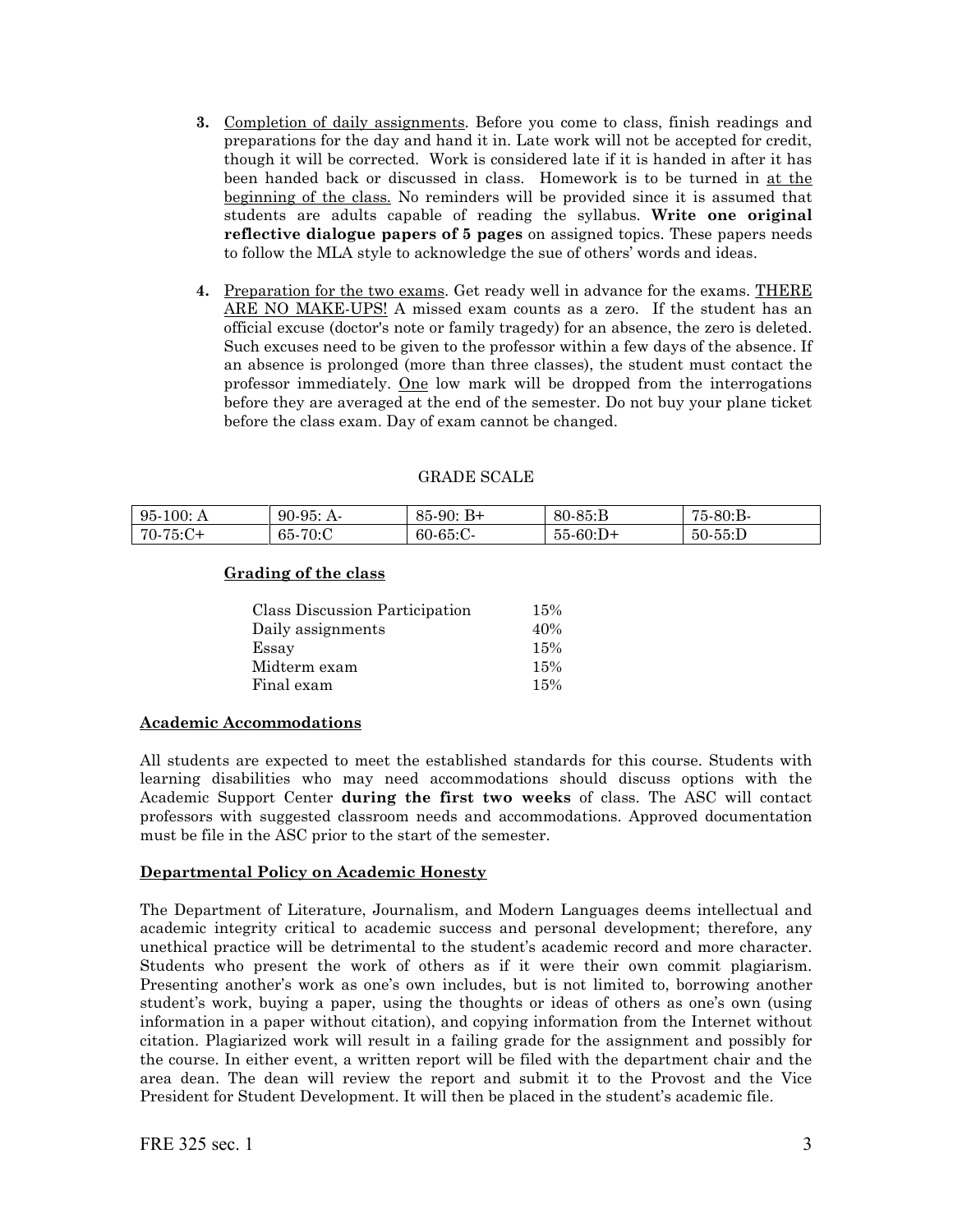## **Originality and editing**

All work presented for a grade in this class must be written in French from scratch after the assignment is given. NO papers written for high school or other college classes (simultaneously or otherwise) should be submitted. Originally of thought, creative presentation, and appropriate use of scholarly concepts and terms, without turning the essay into a jargon-driven text, are encouraged. Always edit and proofread out-of-class writing of a polished presentation in MLA form. Assistance in editing and proofreading for preferred French diction and syntax is permitted; the ideas, organization, and expression are to be the student's own. All papers need to be in print (no hand written papers).

#### **Classroom Rules**

Please do turn off your cellular phone when you come in class. If you use a computer to take note, you are not allow to check your email or go on the internet and to play any game.

## **FINAL EXAMINATION POLICY**

Successful completion of this class requires taking the final examination **on its scheduled day**. The final examination schedule is posted on the Class Schedules site. No requests for early examinations or alternative days will be approved.

In the rare case that a student is scheduled for more than three (3) final examinations on the same day, the student is authorized to contact each professor in order to work out an alternate time for one of those examinations. Department chairs/school deans and college deans need not be involved in the process of making this accommodation.

| <b>FINAL EXAM DATE &amp; TIME</b>                       | <b>FINAL EXAM LOCATION</b> |
|---------------------------------------------------------|----------------------------|
| FRE 325 section 1<br>Wednesday May 1: 1:30 $-4:00$ p.m. | <b>BAC 102</b>             |

#### **USE OF TECHNOLOGY**

Point Loma Nazarene University encourages the use of technology for learning, communication, and collaboration. This course requires access to computers, software programs, and the Internet. At some point during the semester you will have a problem with technology, but these problems will not normally be accepted as excuses for unfinished work. Protect yourself by doing the following: Save work often and make regular backups of files in a different location from the originals, plan ahead so that you will have time to use the oncampus computers and printers if necessary, and practice safe computing when surfing the web and checking email.

When you are online on CANVAS, in connection with the class lesson, YOU CANNOT access any other page or internet, or your email, or Facebook, etc, unless requested by your professor. If you are not on CANVAS, you will asked to leave the class and will lose the point of participation for this class. You also need to turn off your phone or other electronic device.

## **TUTORIAL SERVICES**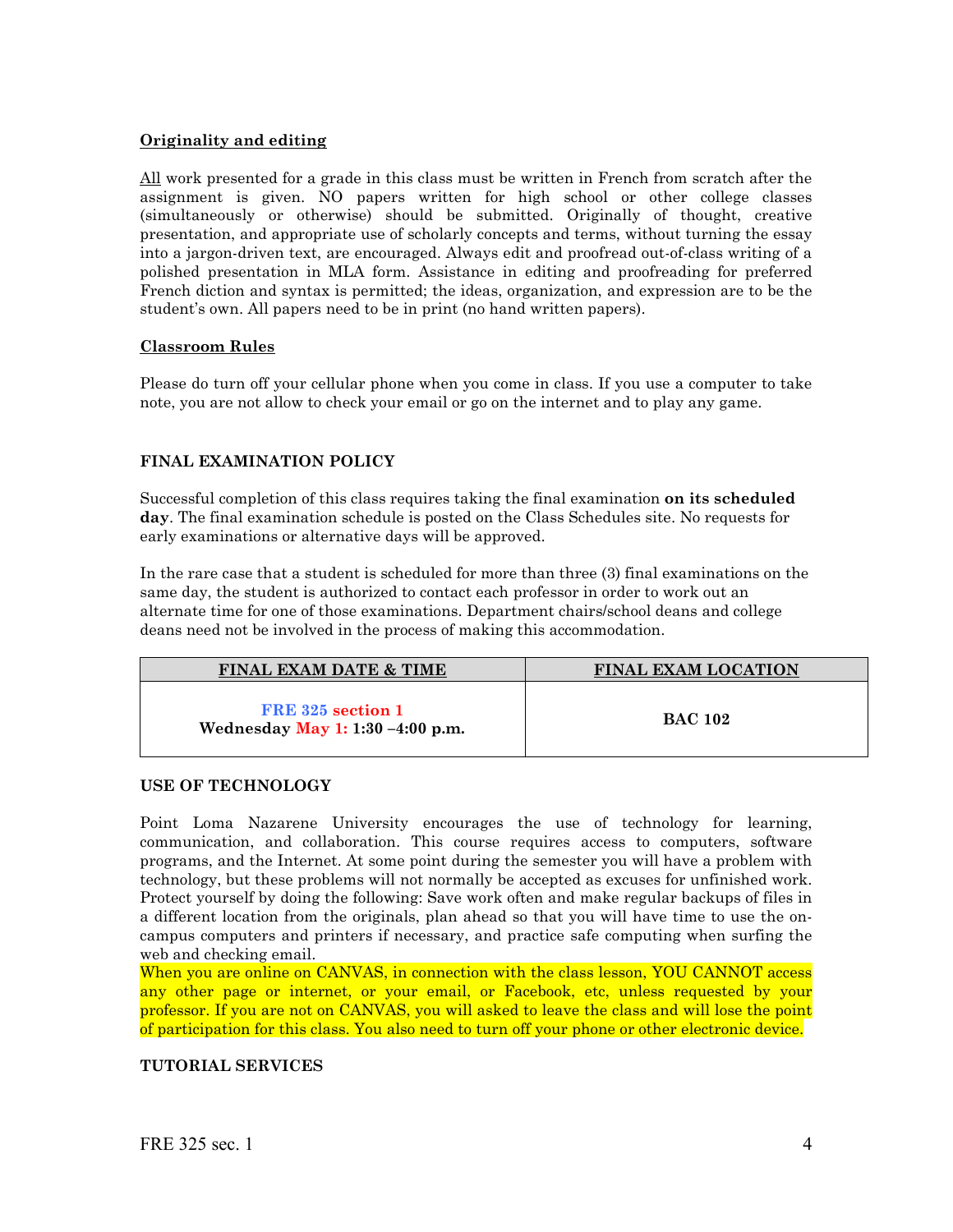**T**he PLNU Tutorial Center is available free of charge for all current **undergraduate** PLNU students. It offers tutoring for most subjects, as well as general help with paper editing, study skills, etc. The Tutorial Center is located on the south end of Bond Academic Center, next to the Study Abroad offices. The Tutorial Centers is typically open Monday-Thursday from 8:00AM until 9:00PMand Friday from 8:00AM until 3:00PM. Please note that the Tutorial Center is closed from 9:30-10:30AM, Monday, Wednesday, and Friday, and 5:00- 6:00PM every evening. Tutoring is available by appointment only, and appointments must be made at least one day in advance. Appointments may be arranged in person at the Tutorial Center, over the phone at (619) 849-2593, or via email at TutorialServices@pointloma.edu.